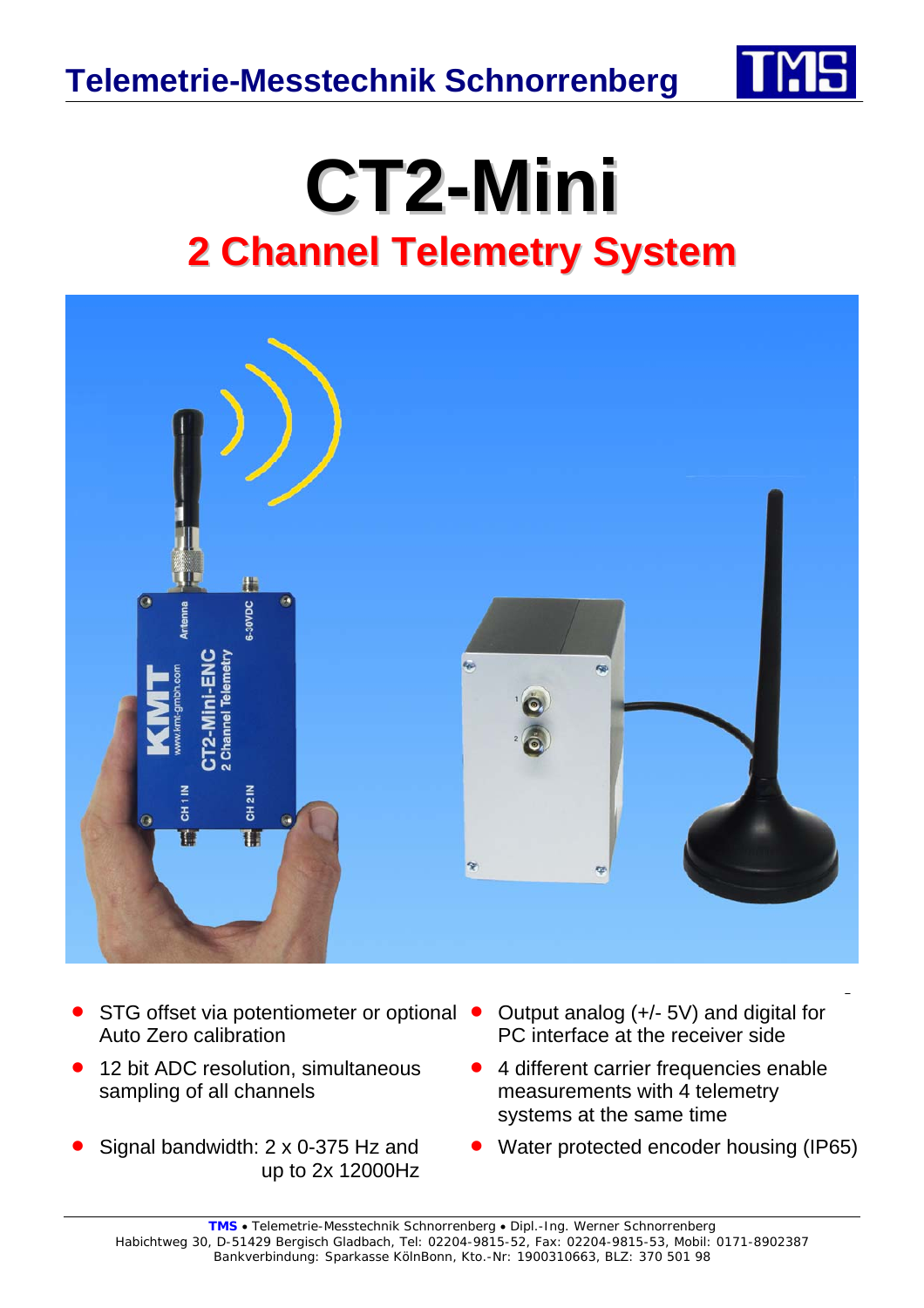![](_page_1_Picture_0.jpeg)